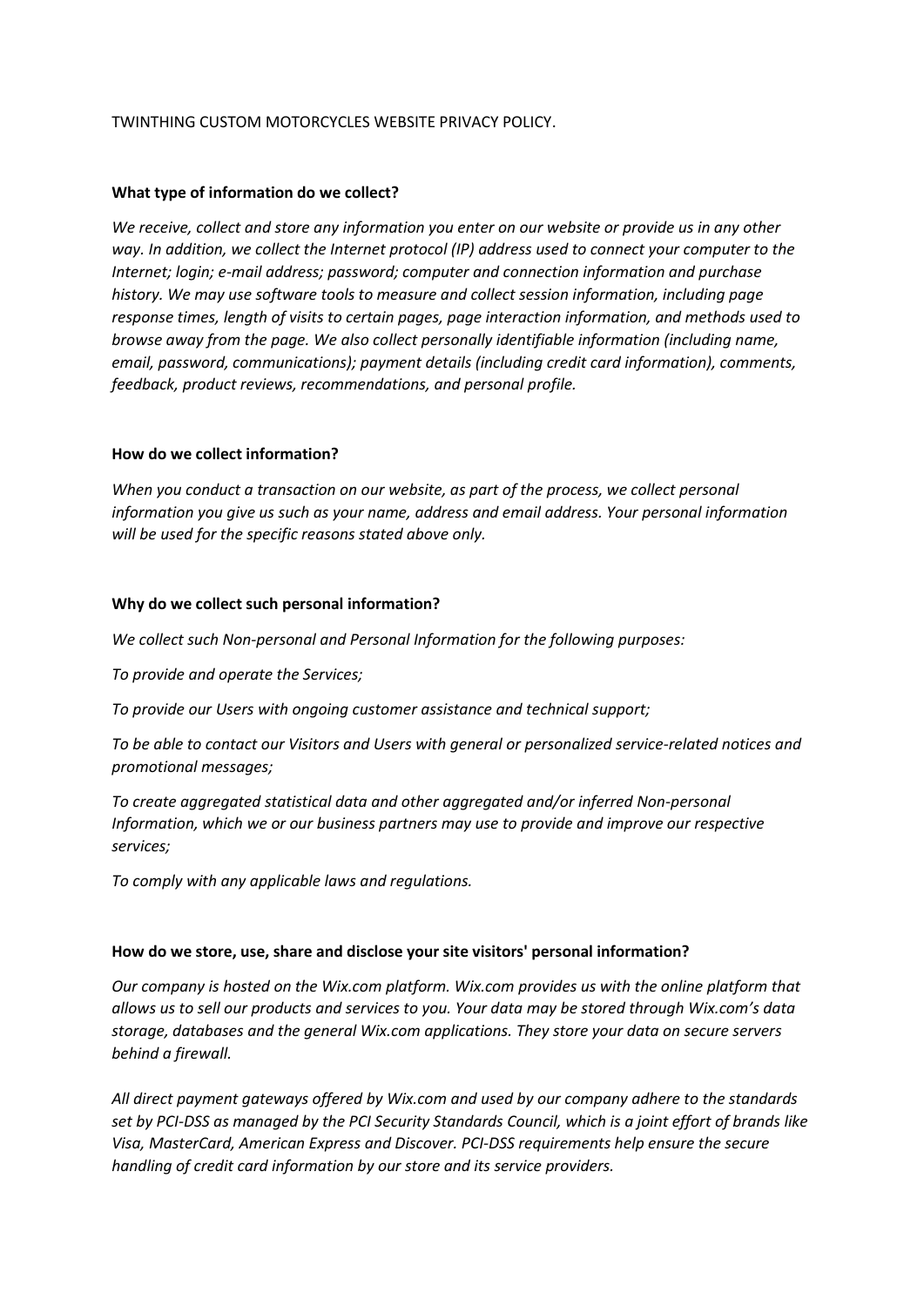# **How do we communicate with our site visitors?**

*We may contact you to notify you regarding your account, to troubleshoot problems with your account, to resolve a dispute, to collect fees or monies owed, to poll your opinions through surveys or questionnaires, to send updates about our company, or as otherwise necessary to contact you to enforce our User Agreement, applicable national laws, and any agreement we may have with you. For these purposes we may contact you via email, telephone, text messages, and postal mail.*

## **How do we use cookies and other tracking tools?**

Cookies are small pieces of data stored on a site visitor's browser, usually used to keep track of their movements and actions on a site.

Cookies are implemented in every site built by Wix. Take a look at the table below to view which cookies Wix implements on Wix sites:

| Cookie name                              | Life span            | Purpose                         |
|------------------------------------------|----------------------|---------------------------------|
| svSession                                | Permanent            | Creates activities and BI       |
| hs                                       | Session              | Security                        |
| incap_ses_\${Proxy-<br>ID}_\${Site-ID}   | Session              | Security                        |
| incap_visid_\${Proxy-<br>ID}_\${Site-ID} | Session              | Security                        |
| nlbi_{ID}                                | Persistent<br>cookie | Security                        |
| <b>XSRF-TOKEN</b>                        | Persistent<br>cookie | Security                        |
| smSession                                | Two weeks            | Identify logged in site members |